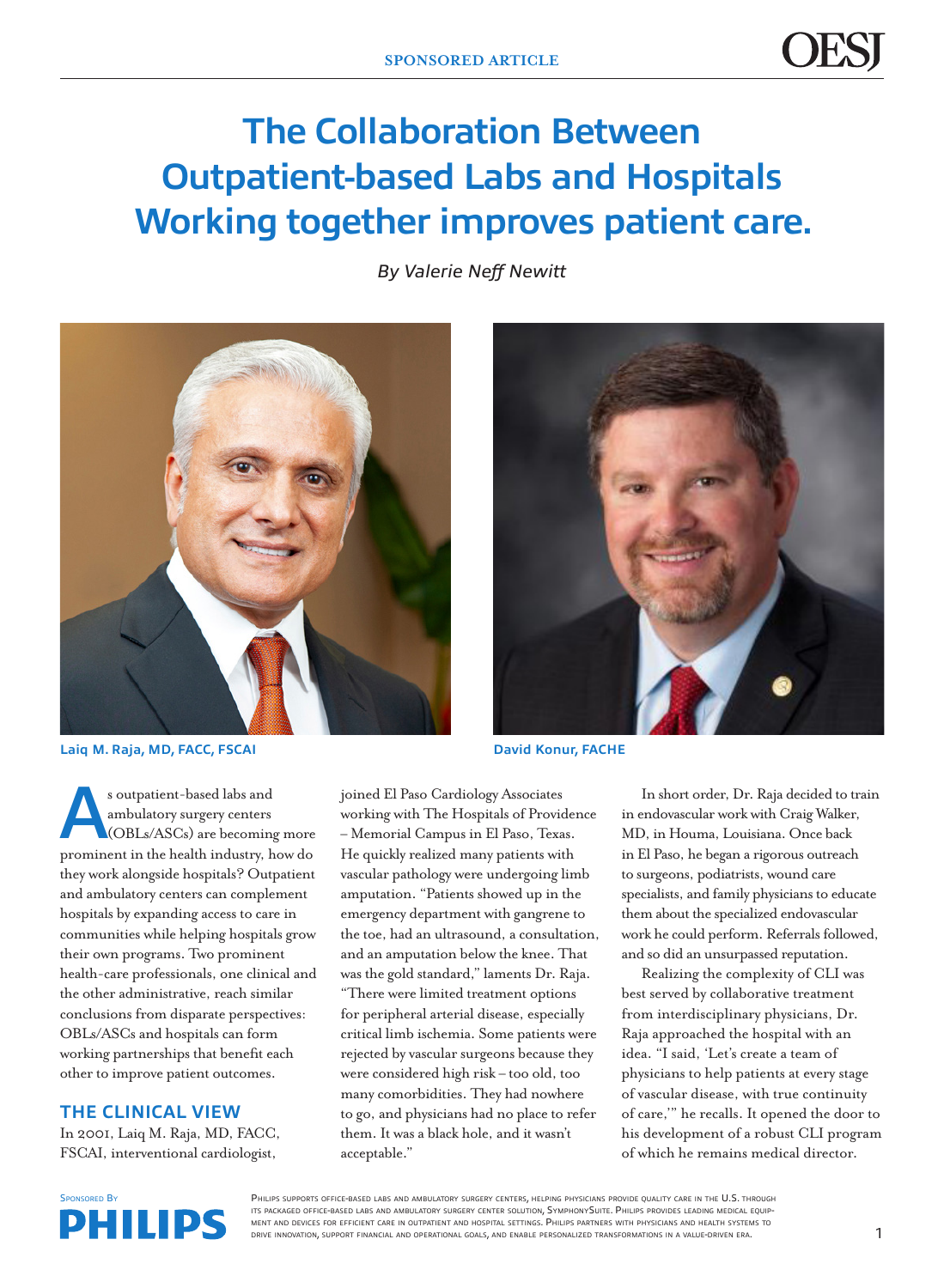Today, the hospital has one of the lowest amputation rates in the city.

About 10 years ago, Dr. Raja's team of 8 cardiologists hung their shingles on their own OBL, which also employs nurse practitioners, nurses, and a patient navigator. "Many patients just didn't need to go to the hospital," he says, noting the OBL provides easier access to care, more efficient scheduling, same-day interventions for critical cases, and patient convenience and satisfaction. "Patients avoid overnight hospital stays and hospitalacquired infections and enjoy lowered health-care costs and optimized care."

One might think such diverting of patients would have caused friction with Memorial Hospital, "… but it didn't," counters Dr. Raja. "The point is, it's important to maintain a strong working relationship with your hospital by becoming a thought leader and expert right within your hospital network. This will ensure patients requiring inpatient care have the best continuity and optimal outcomes. This is an important factor in keeping the hospital engaged in your success and in a relationship that is mutually beneficial. There are situations where patients are too complex and critically ill for outpatient treatment; the hospital is an essential partner in managing these patents." This partnership helps provide quality care regardless of the site of service and focuses on the patient's best interest for the best outcome.

## **THE ADMINISTRATIVE VIEW**

David Konur, FACHE, CEO of Cardiovascular Institute of the South (CIS), founded in 1983 by the aforementioned Dr. Craig Walker in Houma, Louisiana, has handled hospital cath lab programs since 1986. He, too, attests to the symbiotic relationship between OBLs/ASCs and hospitals.

"We were always solidly aligned with our hospital partners, so opening an OBL was a prohibited competitive move in another time," Konur recalls. "Most of our co-management agreements included a contractual prohibition from building our own OBL/ASC."

But then something pivotal happened. Competing cardiology groups started building them. "One summer we lost 2 excellent clinical candidates we'd been recruiting throughout their interventional and cardiology training, because groups with OBLs/ASCs were more attractive to them," says Konur. Those groups were making strategic decisions for their cardiologists and actualizing a business model that was financially successful. It wasn't the revenue stream that was the eye-opener for CIS, however; it was that stinging loss of clinical talent.

"I sat down with one of our hospital partners and said, 'We have to build an OBL. I suspect we will lose some cases from the hospital, but I also believe that new physicians we recruit will be more aggressive in looking for peripheral arterial disease (PAD).'"

CIS opened its first OBL in May 2017. Two years later, Konur presented data from the rollout. "It showed hospital volume actually went up, not down," says Konur. As he had suspected earlier, physicians became proactive in looking for PAD, and the success of the OBL bolstered the success of the hospital.

"Also, we did a better job of screening for PAD because we were investing in our first cath lab," he explains. "When we discovered PAD in a patient, we didn't stop there. If there was plaque buildup in the arteries of the legs causing claudication, often there was also plaque in the coronary arteries, or in the carotid artery. So, we identified various problems, and opened additional areas of treatment, some of which needed to be done in the hospital. Not only did our partner hospital see an increase in their peripheral vascular procedures, but also they saw an increase in their total procedures."

Furthermore, with the recruitment of additional physicians, Konur says, "We picked up market share. In the end, it was very clear in our case: there was an upward trend in hospital peripheral procedures, from an average of 375 per quarter to more than 500. The hospital's reaction was, 'Wow! This is really working.' They grew their program, and

we added an access point for patients to get procedures done safely, at lower cost to them and their insurer."

Traditionally, the cardiac/coronary world never was heavily invested in ASCs, reminds Konur, because interventions were not reimbursable by Medicare. "Just go back 5 years to see that no one discharged a coronary intervention patient on the same day of the procedure. Some ASCs were bringing patients in just for angiograms, and because they weren't reimbursed for outpatient interventions, they would send patients to hospitals for stenting. We didn't feel that was best for patients."

But "… there was a tidal wave change in the coronary space last year," says Konur, explaining Medicare approved PCI reimbursement in an ambulatory setting effective in January 2020. "Once we could be reimbursed to actually fix what's wrong in the arteries of the heart following an angiogram, opening a center made sense. We opened an ASC amidst 4 markets in Louisiana. It's been successful thanks to strong demand from the community for procedures in a lower acuity setting. Also, there is a positive change in society at large about the outpatient world. Health care in general has never done a great job actually listening to patients about what they want. We listened."

### **THE LONG VIEW OF EXPERIENCE**

CIS now manages 14 programs, as its network of hospital partnerships continues to expand. "It's easier for us now because we have a proven track record," says Konur. With 2 Chicago-based hospital programs poised to join with CIS, Konur says he was able to connect hospital executives with peers at Louisiana hospitals.

Dr. Raja, too, is expanding the reach of Memorial's CLI program to 3 other hospitals, also in Tenet Healthcare system, in different parts of El Paso.

"The objective is to create the same program in the other hospitals," says Dr. Raja. "The CEOs are very enthusiastic about that, because it doesn't make sense that when patients show up in one hospital limbs are saved, but at another

PHILIPS SUPPORTS OFFICE-BASED LABS AND AMBULATORY SURGERY CENTERS, HELPING PHYSICIANS PROVIDE QUALITY CARE IN THE U.S. THROUGH its packaged office-based labs and ambulatory surgery center solution, SymphonySuite. Philips provides leading medical equipment and devices for efficient care in outpatient and hospital settings. Philips partners with physicians and health systems to drive innovation, support financial and operational goals, and enable personalized transformations in <sup>a</sup> value-driven era.